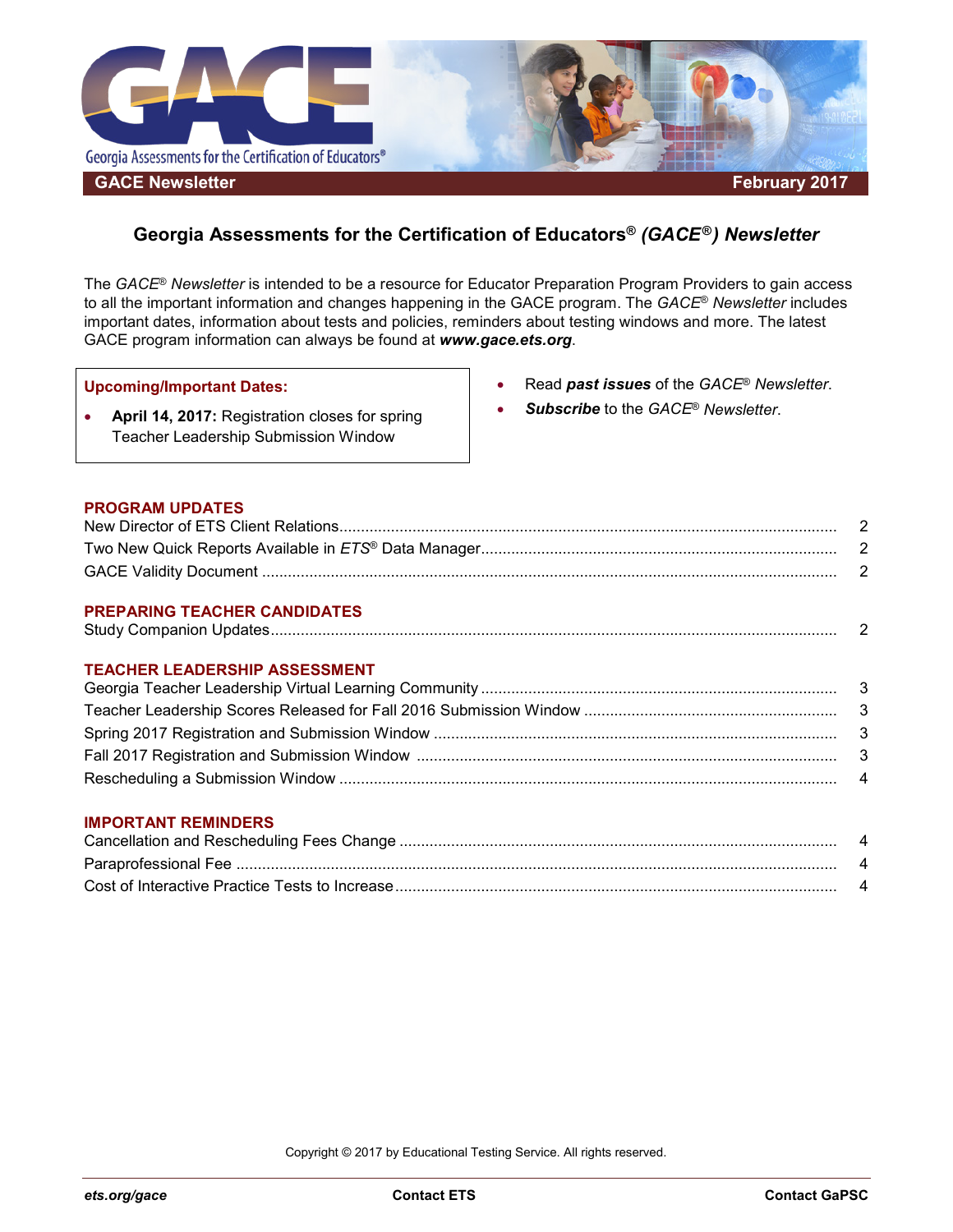# **PROGRAM UPDATES**

# **New Director of ETS Client Relations**



Rick Cullors is returning to the GACE program as the ETS Director of Client Relations. Rick is taking over for Cory Murphy who is leaving ETS for a new position.

Many of you know Rick from his previous work with GACE. We are thrilled to have him back with us.

Rick can be reached directly at **rcullors@ets.org**.

# **Two New Quick Reports Available in** *ETS***® Data Manager**

Two new Quick reports are available in the Quick and Custom Analytical Reports function in *ETS* ® Data Manager for GACE.

- Ethics Modules Percent Correct
- Teacher Leadership Pass Rates by Task

Ethics Modules Percent Correct shows the statewide number of examinees and the average percent correct at the module level. Statistics by multiple variables are also available (e.g., Reason for Testing, Repeater Status, Number of Attempts). You can view all modules (includes Educator Ethics Program Entry and Program Exit, and Ethics for Educational Leadership Program Entry and Program Exit), or you can choose any one of these options to display each module within that selection. You may also view the subtopics within each module by selecting "Include Subtopics."

Teacher Leadership Pass Rates are shown at the overall assessment level, with average scores at the task level — number of possible points, number of examinees, average rating, and percent pass.

Quick and Custom Analytical Reports do not provide scores for individual test takers. Test-taker groups are customized for the individual ETS Data Manager user to ensure the privacy of the test takers as well as the individual educator program providers that serve them.

### **GACE Validity Document**

A document regarding the validity of GACE, called *The GACE Validity Argument,* has been added to Resources in the Program Provider section of the GACE website at *[www.gace.ets.org/program\\_providers/resources](http://www.gace.ets.org/program_providers/resources)*. This document outlines the test design, test development process, standard setting, administration and scoring, and psychometrics of the GACE assessments.

# **PREPARING TEACHER CANDIDATES**

### **Study Companion Updates**

The following GACE Study Companions have been revised in response to feedback received from recent GACE surveys. Revisions include adding more questions, which will make these study companions more similar to the tests.

- **Educational Leadership**
- **English**
- English to Speakers of Other Languages (ESOL)
- Middle Grades Language Arts
- Middle Grades Reading
- Middle Grades Science
- Middle Grades Social Science
- Reading
- Special Education General Curriculum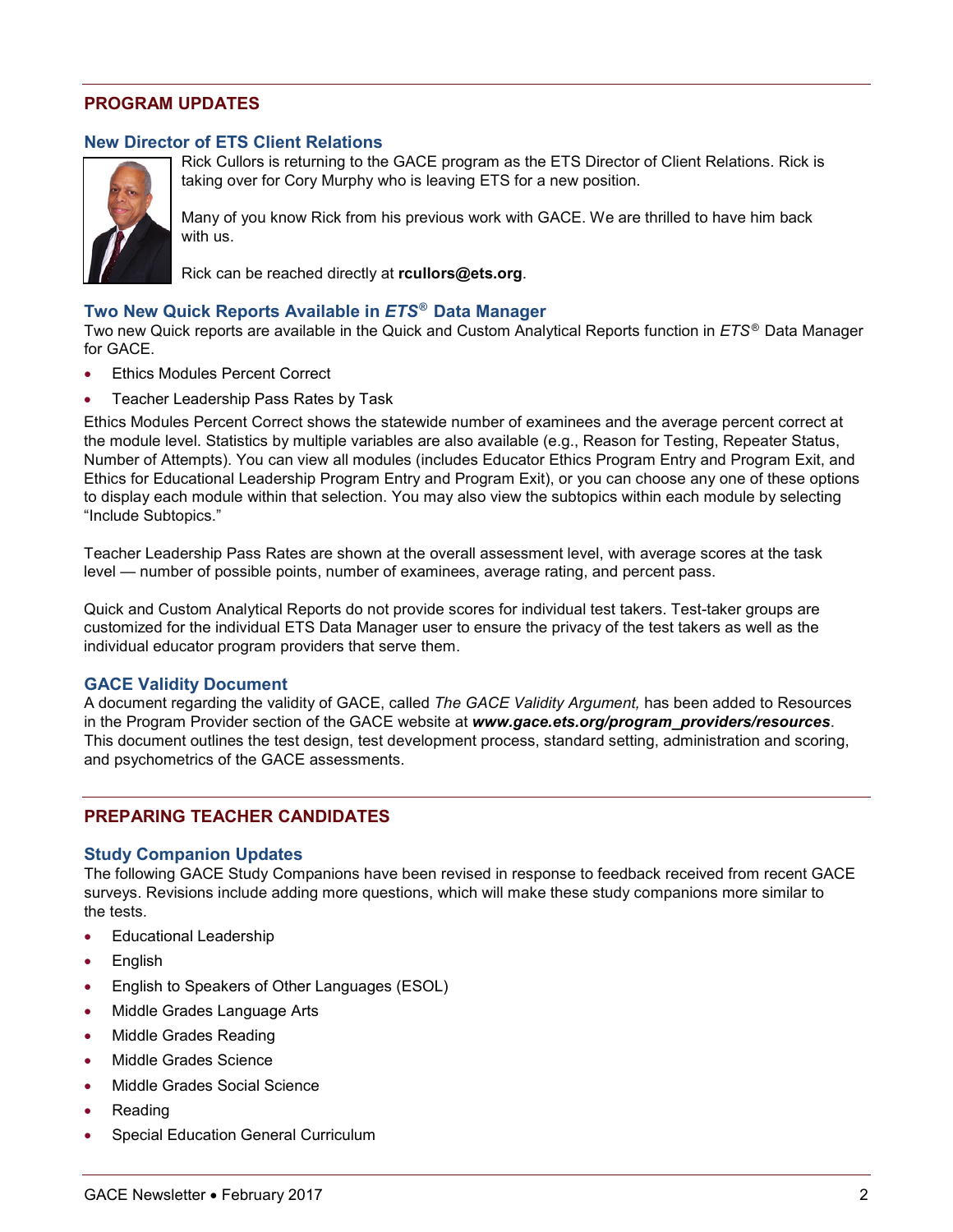• Special Education Mathematics and Science

Updated study companions for Early Childhood Education, Mathematics, Middle Grades Mathematics, and Special Education Reading, English Language Arts, and Social Studies are in the works and will be posted upon completion.

# **TEACHER LEADERSHIP ASSESSMENT**

### **Launch of Georgia Teacher Leadership Virtual Learning Community (GTL-VLC)**

GaPSC and Georgia Educator Preparation Programs (EPPs) with state-approved Teacher Leadership programs have collaboratively launched the Georgia Teacher Leadership Virtual Learning Community (GTL-VLC), initially with the purpose of scaling up for effective implementation of the GACE Teacher Leadership performance-based assessment. This collaborative initiative provides an avenue to learn and contribute to discussion on targeted topics focused on state policy, collaborative initiatives, and effective practice.

The vision of the GTL-VLC is school communities that embrace the power of teacher leadership to continuously improve the quality of teaching and impact on P–12 learning. The GTL-VLC's mission priorities are to:

- leverage the work of Tiered Certification and Job-embedded Professional Learning reform to maximize and honor the role, responsibility, and potential of teacher leaders in today's schools
- foster collaboration while sharing ideas and best practices and addressing challenges across EPPs and partners
- encourage outstanding teachers to pursue teacher leadership roles
- build capacity for effective implementation of performance-based assessments
- ensure program data analysis and use of these data to inform programs and practice

For Teacher Leadership EPPs and Partners: The GTL-VLC meets the third Tuesday of every month at 3:30 p.m.

There is also a virtual learning community for Educational Leadership EPPs and Partners, which is a collaboration of the Georgia Educational Leadership Faculty Association (GELFA) and GaPSC. Established in January 2016, The GELFA/GaPSC Virtual Learning Community (VLC) meets the last Tuesday of each month at 10 a.m.

#### **Teacher Leadership Scores Released for Fall 2016 Submission Window**

Scores for the Fall 2016 submission window were released on February 7, 2017. Official score reports are available via test takers' testing accounts in the Teacher Leadership submission system.

#### **Spring 2017 Registration and Submission Window**

| Registration             | January 2, 2016-April 14, 2017  |
|--------------------------|---------------------------------|
| <b>Submission Window</b> | January 23, 2017-April 28, 2017 |

### **Fall 2017 Registration and Submission Window**

| Registration             | July 7, 2016–December 15, 2017 |
|--------------------------|--------------------------------|
| <b>Submission Window</b> | May 22, 2017–December 29, 2017 |